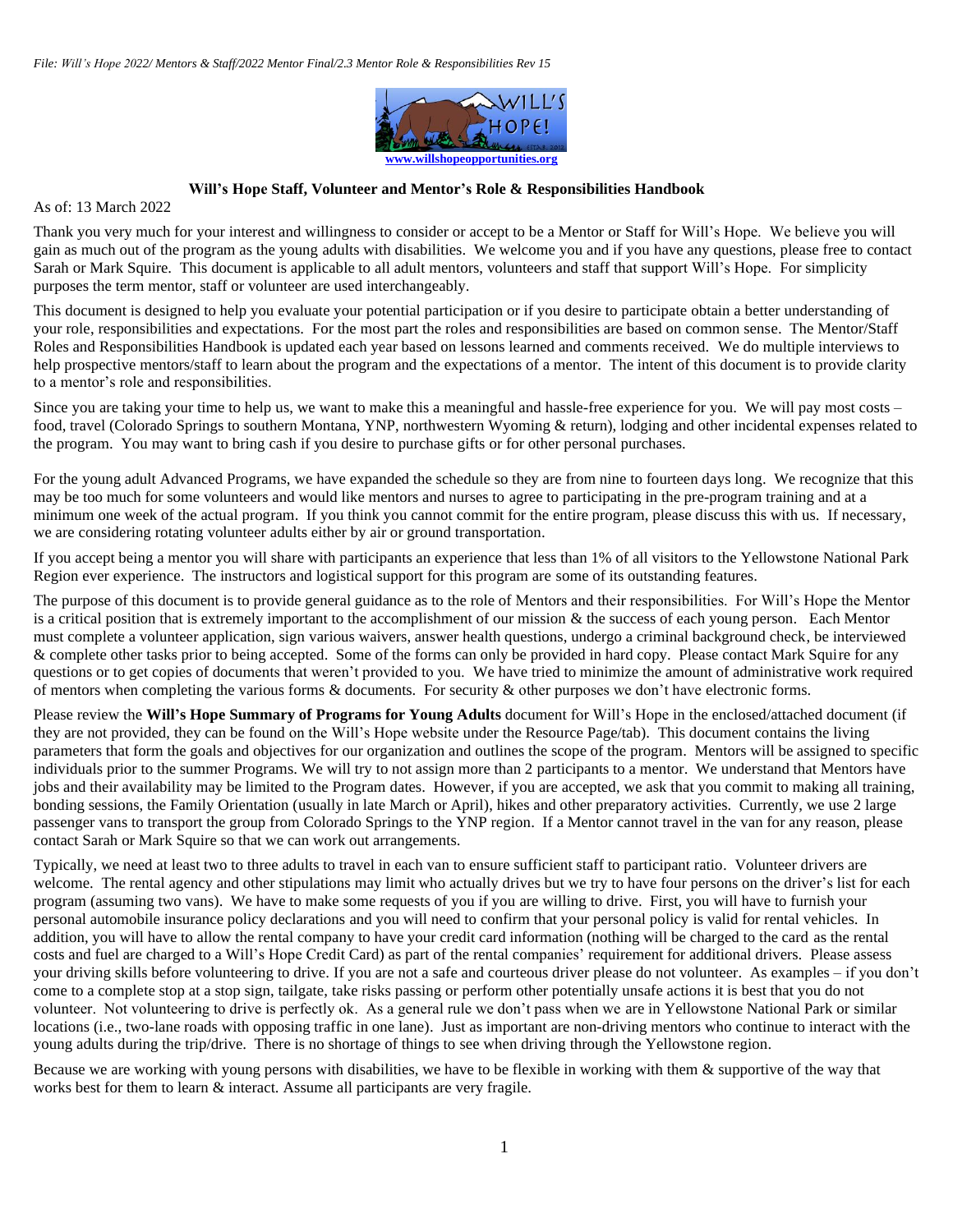Each young person is given sufficient latitude and space that they can discover their passions and strengths. This is accomplished by them using as many senses as possible when exposed to a wide variety of nature's wonderful and magnificent treasures & over time allowing their observations & thinking to self-develop passions & strengths. Along the way they gain self-esteem, self-confidence & resiliency of spirit. Some have not realized success through typical school programs. Our approach is to turn Mother Nature loose & let her be the self-enabling mechanism for each young person in the Program. The Native American portion of the program also acts as a self-enabling mechanism.

We are not a medical or therapeutic program and we do not work with individuals in crisis. We are trying to save lives and be a preventive program that shows young adults with disabilities the good in themselves. We use love and compassion to provide opportunities for each young adult to realize success.

Many adults that have worked with youth & especially young adults with disabilities have the inherent skills, patience & other qualities that are necessary for assisting with Will's Hope. Please take some time to review this document to see if there are any conditions or requirements that may conflict with your personal way of interacting with other adults & especially young adults with disabilities. It is inherent on the potential volunteer, mentor or staff to do a self-assessment as well as answer honestly during an interview to ensure we have a good fit between the program, mentor and other staff members. The self-assessment is a separate document (**Will's Hope Expectations of Mentor/Staff and Mentor/Staff Self-Assessment**) & should be reviewed by every volunteer (it is at: [www.willshopeopportunities.org\)](http://www.willshopeopportunities.org/) under the Resource Page/tab.

Participant is the term we use for the young persons or young adults with disabilities or similar conditions. On the Will's Hope waivers (releases) that you sign the word participant is an all-inclusive term for young adults, mentors, staff and volunteers.

Participant eligibility (partial list): Individual is 18 to 30+ years old, has a diagnosis of emotional, cognitive, mental health issue and or related disabilities or conditions; is able to follow instructions and language and behavior are appropriate;

We screen out participants who have disruptive behavior & other self-control issues that have nothing to do with mental illness. Our philosophy is that a young person with disabilities can control their behavior & be courteous & respectful of each other as well as Will's Hope staff. We do not accept any individual that cannot behave and cannot follow instructions. We will bend over backwards to help applicants & participants that have legitimate mental illness, emotional or other disabilities or conditions. We have participants from a wide variety of family situations – no family and no money, being raised by a single foster parent to those with an involved stable family. In some cases, Will's Hope is the only activity they have ever participated in outside of their local community.

The following are general guidance and desired Mentor characteristics - these are not intended to be all inclusive:

# **General guidance:**

- 1. In general, the Mentor is to act as a role model; stay engaged with their young adult and help them realize success throughout the program. The focal points for all activities and tasks are the young persons. We allow the young persons to call other adults by their first name. They are to show respect and courtesy. The Mentor's role is not to lead the participant by the hand but to stay behind the scenes and provide encouragement while letting each young person ask questions and take the lead. In some cases, asking questions of the young person will facilitate thoughts and questions that may lead them to the answer or allow them how to figure out how to solve a specific task. The young person may not be very successful on the first attempt but with time and experience they gain self-confidence and improve with each reoccurrence of the task. Conversations with the young persons are encouraged and help them with building their confidence in working with adults as well as refining their thoughts on any number of issues and concepts. Mentors should learn about their participants – family, hobbies, likes, favorite activities, etc. in order to help bonding and making the participant feel comfortable.
- 2. Mentors should expect to work in an unstructured environment. There is no list of rules or tasks they have to follow at any given time. Some volunteers worry if they are not constantly busy - but being constantly busy may not be desired in many Will's Hope situations. You should know each young person in the program as well as your mentee and the older adults – this takes time; you should be closely monitoring your mentee, at least until you know them; you should be thinking about how to help them grow; you should be able to give examples of the mentee's success during the week; you should provide a lot of positive reinforcement as well as performing many other relevant actions based on the dynamics of the group and the needs of your mentee.
- 3. Mentors are part of the structure of Will's Hope and they are part of a chain where each link is an important piece. When one link is broken it affects the whole program. When one link is broken other impacts may occur that may seem isolated from the broken link but in the macro view the impact has unintended and undesired consequences. As an example, if a mentor or other staff member is having an off day it has an immediate impact on the rest of the group. Unforeseen family situations at home can sometimes put stress on a mentor and cause issues. If any mentor or staff is affected and feels that they are not on top of their game please discuss this with Mark or Sarah Squire so we are aware of the situation and can discuss viable resolution options. For mentees that require significant mentor time work out an arrangement with another mentor so that they can temporarily relieve you for short intervals so that you can recharge and they can bring a different perspective to the mentee.
- Participant knowledge and skills we encounter a wide range of individuals from those that have gone through the education system and passed 12<sup>th</sup> grade but can't read or write to those that have close to a photographic memory. In terms of disabilities and mental illness we deal with a wide range of conditions, medications, things unique to each individual and many other individual participant characteristics.
- 5. What is participant success? It may be a smile, doing something they never did before, talking in front of other participants and staff, and many other actions most of us take for granted.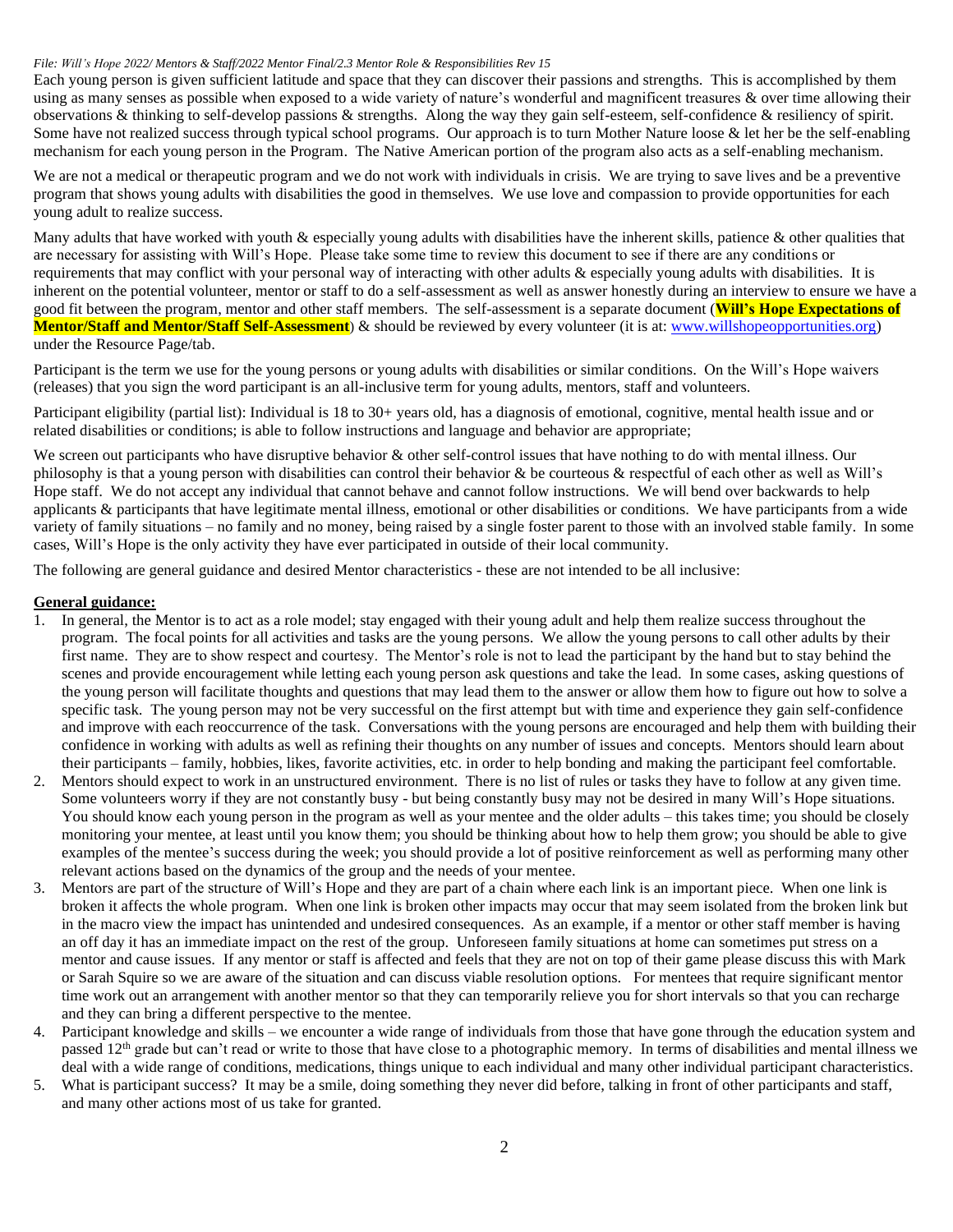- 6. The **exclusive** focus of this program is the **participants** and the **mission** of Will's Hope. The focus is not mentors or mentor personal preferences. You must keep the participants as the primary mission. Mentors/staff must be willing to subordinate personal preferences to what is best for the participant. If personal preferences or things like poor physical fitness inhibit your ability to be effective, please discuss this with us before you agree to be a mentor.
- 7. If you have a personal situation that may preclude your availability during the Program (i.e., during the day/evening hours) please discuss these with Mark/Sarah Squire to ensure that there is no conflict with the Program.
- 8. Please document strengths and noteworthy accomplishments of the participants during the Program so that they may be recognized for these strengths during the farewell dinner near the end of the program. We would like a copy of these to put in the individual's file with the After-Action Report (AAR).
- 9. Document what went well and what can be improved and include these comments in your After-Action Report (AAR) that is due from Mentors prior to departure from the YNP region to Colorado Springs
- 10. Assist the participants in completing their individual AAR usually the last night of the program.
- 11. Chain of command we work as a group with a common purpose. If additional clarification is necessary the mentors & staff work for Program Leaders Mark & Sarah Squire; no other person is authorized to provide operational prescriptive guidance to mentors & especially guidance conflicting with the Will's Hope mission & goals or the mentor's role, responsibility, and performance.
- 12. Cell phone coverage during the program is extremely limited and mentors should plan on not being able to use their phone during most of the program. There is very good cell coverage in Gardiner, MT which we pass through several times on most days. During activities we ask the staff to refrain from using cell phones and use them in the evening except in emergencies. During the day when we are out & away from the lodging facility cell phone coverage can be spotty. Please allow the participants to use your cell phone for short calls in the evening to their family/guardian. Our policy is that participants are not allowed to bring smart phones and must leave them at home this has been very beneficial.
- 13. Van or bus seating, the staff should sit to the rear as the seats in the front provide better forward visibility but this depends on the vehicle. On some vehicles front visibility is partially blocked and the seats on the outside and further back are better to sit in. In some cases, a split second can mean the difference between seeing something and not seeing it. With young persons forward, this helps position them (by hearing the Guide) for taking advantage of this opportunity. This can be played by ear as the week progresses. Bottom line - we are serving the young persons with disabilities & should make their task easier by facilitating their ability to observe things outside of the bus/van & be able to hear the Guide. We have purchased transmitters and small individual receivers with earphones for each person to use during certain classes and programs. This will allow everyone to hear the Guide clearly regardless of where they are – either inside the vehicle or outside.
- 14. Will's Hope is transitioning to using rental vans in which the instructor will ride in the lead van. We have purchased a communication package where the instructor can be talking in the lead van and while the vans are moving the instructor is heard in the second van. We are still experimenting with this but it appears to be a viable solution. We also use two vans, in most situations, to allow everyone to have plenty of room and good visibility of the exterior landscapes, wildlife and features.
- 15. Will's Hope Staff & Mentors will be used to monitor participants performing chores and common housekeeping & meal tasks. Hopefully, after the requirements are explained the young persons can accomplish their housekeeping/meal tasks without much oversight. The goal is twofold: one, continue to promote independence on behalf of the young persons and two, making them take ownership for common housekeeping chores. They should be responsible for their bathroom, sleeping areas and the activity area(s). Mentors and staff will also be expected to help with meals and cleanup. We will establish a schedule at the beginning of each program.
- 16. Mentors will need to ride in the van (going to Yellowstone and on the return) unless other arrangements are made. A minimum of 2 and preferably 3 Will's Hope staff will need to ride in each van.
- 17. We want to maximize the young adults' opportunities throughout each day and throughout the program. The environment, activities and other features allow us to leverage their capabilities, enthusiasm and interest; and show them they can be successful.
- 18. In the recent past at least one young adult gets dehydrated and is unable to participate in some activities. Constantly push drinking water. This is also an area where we need to request families/caregivers have the young adults start drinking a lot of water no later than a week prior to departure. Ensure that participants drink sufficient water throughout the day.
- 19. Understand that most instructors have a pre-determined agenda that is used for their presentations. Be considerate and know that your questions might be better answered later rather than interrupting the instructor at the time you think of the question. For example, some instructors use the bus/van travel time (and stops where they teach/demonstrate/do a show and tell) as the time for classroom instruction for participants and it is important for them to stay on track to ensure the classroom portion of the day is completed before stops and activities where the participants get off of the bus. Feel free to ask questions towards the end of the day but during the day give preference to the young persons; first ensure instructors have completed their classroom instruction (on the bus or in the field) and that the young adults have had ample opportunity to express their observations and ask questions.
- 20. Will's Hope provides a nurturing environment that encourages growth and experiential learning.
	- a. Long stories or speeches that explain how the mentor does things (when it is only applicable to the mentor) and has no benefit to the participants are not desired. Using a story or personal example that has direct relevance to participants is permissible (i.e., how a mentor solved a similar problem facing the participant that adds value to the Will's Hope program).
	- b. Stories about relevant personal challenges, animals, wildlife, & other natural world topics are typically things that the participants like & they provide a calming effect as well. Mentors should feel free to share such stories.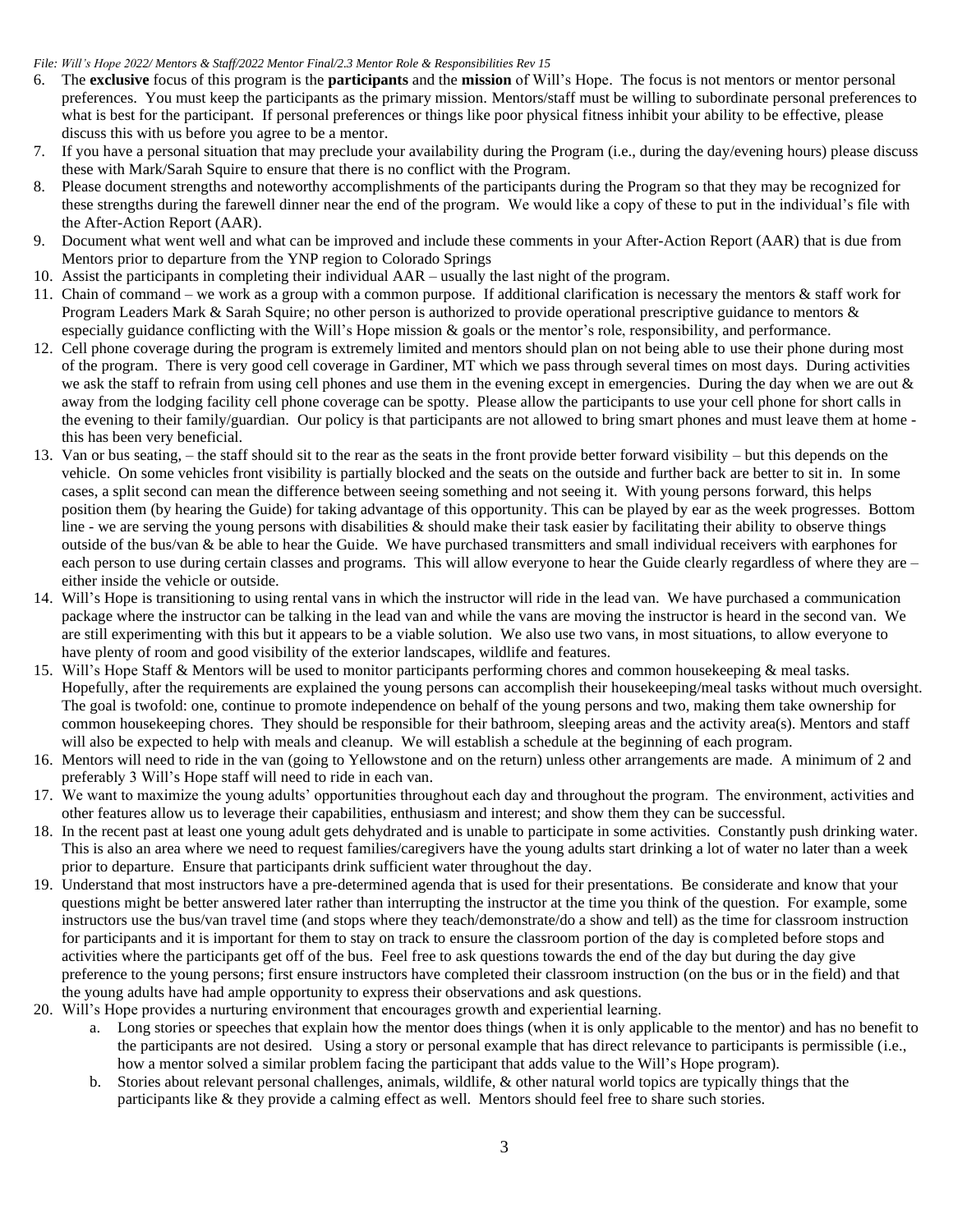- c. Some exercises will be a challenge to the participants. The mentors' role is to assist the individual in performing the task to the best of the participant's ability as this might be the only exposure the participant has for their entire life and it may only be for a few minutes (e.g., in one year we introduced a high precision GPS handheld unit to the young men and did not elaborate on all the features and details – the purpose was to have them hold it, recognize the screen that showed the satellites and log in their name). Later two participants expressed a strong interest in the device even though they would probably not be able to load or download the device but given the right situation and with some additional training and practice they would be able to use it in the field logging simple objects such as an animal's skeleton, a damaged street sign, etc. In addition, we introduced a separate Trimble Software program that helps build marketable skills.
- 21. Unconditional trust among older adults is absolutely essential for the conduct of this program.
	- a. This trust is not to be violated by releasing any private or confidential information to anyone outside of the Will's Hope staff. Privacy and other regulations/laws maybe applicable.
	- b. Understand that much confidential information about the participants is shared between the older adults and this information is to remain confidential. Releasing this information to third parties is not authorized. For the program to be successful we must ensure that the mentors and staff are fully informed about all participants.
	- c. Participant, mentor  $\&$  staff health information, regardless of its source, is confidential  $\&$  is not to be released to third parties.
- 22. After returning to the cabins/lodging facility in the afternoon we will do periodic hot washes (short after-action reviews of the day) with the mentors & staff. This is the time to let everyone else know of any issues with participants. This is also a way for each mentor to become informed about the other participants. We encourage all mentors to complement & help other participants who are not their mentees. It takes the entire staff of Will's Hope working together to accomplish the Will's Hope mission. We try to give everyone a little downtime after returning from a day's activities. However, there are days when the schedule limits the amount of downtime. We are still experimenting with the best way to get everyone a little down time  $\&$  still move forward with things like dinner preparation  $\&$ other scheduled activities. The objective is to be fair to all mentors  $\&$  staff. Once we return to the cabins in the afternoon it is not necessarily automatic go-get-some-rest time.
- 23. Emergency contact information separate instructions and information will be provided to all staff and participants.

# **Desirable characteristics of Mentors:**

- 1. Mentors must be loving, caring, compassionate, helpful and willing to listen. We do not expect mentors to be experts or professionals in mental health, special education or in other areas typical of the academic or other environments that the young persons may come from. Our objective is to treat the participants like any other regular person and **do not treat them as if they had a disability** (i.e., do not use stereotype labels that are typically assigned to these young participants to constrain their capabilities). Mentors are not baby sitters. We expect all participants to put forth good efforts to take care of themselves, participate in the program and to do their fair share in all activities and tasks. Watch how they grow and take advantage of the opportunity. Provide support and use positive reinforcement.
- 2. Must be a people-oriented person.
- 3. Must be patient, positive and enthusiastic at all times.
- 4. Must love and or enjoy the outdoors.
- 5. Must love the opportunity to be participating in a unique program where we have torn down the typical stereotypes that confront the participants on a daily basis and love the opportunity to be working with a population group that has experienced a lot of frustration and other challenges in their daily life. Part of the excitement should come from realizing that simple things (e.g., helping them with writing, mathematical skills, etc.) may challenge some of the participants but by giving them confidence in these areas or skills that are weak the mentor may be setting them up for success in other skills and life activities by helping them get motivated to try or re-try other things they may not be very good at.
- 6. Will's Hope has grown over the years and continues to grow. Program Leaders, Mentors, Staff and other volunteers must ensure they present a positive image. This is critical because we don't know if the person, we are interacting with, has connections to a future participant, future mentor, a donor or the general public who know someone that knows someone we are interested in meeting. Similarly, we should look at Will's Hope as a unique program where every older adult is a guest and has a unique opportunity to be part of something special.
- 7. The mentors' values and beliefs must be consistent with Will's Hope Vision, Mission, Goals and Objectives
- 8. Must be a team player and able to work with other adults and young persons with disabilities,
- 9. Must be able to communicate effectively and be able to engage in a discussion where ideas are shared and you are receptive to other suggestions and not trying to control the conversation,
- 10. Must be able to effectively work with a diverse group of participants, with various disabilities and work with a group of adults that have a broad range of training and knowledge,
- 11. Role model by communicating with **positive** deeds, words, & actions,
- 12. Frequent thank you and please,
- 13. Subordinate individual objectives and approaches to the vision, mission, goals, objectives and concept of operations for Will's Hope and remain focused on supporting the participants,
- 14. Surface any concerns and questions at the time they occur; don't let them fester,
- 15. Must be able to reconcile differences with other adults in a mature & considerate manner without impacting the Program,
- 16. Leads by example by demonstrating enthusiasm and excitement for participant activities,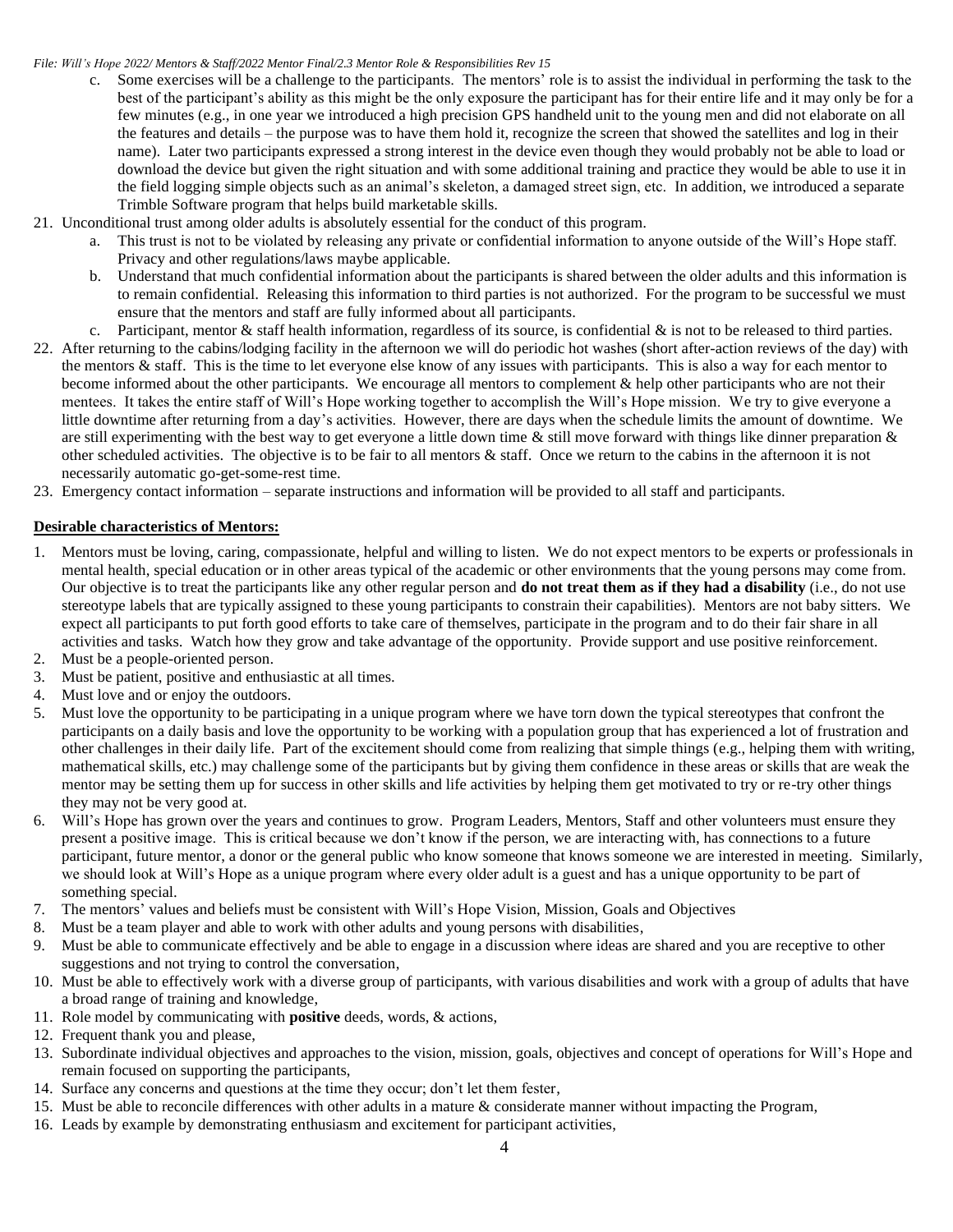- 17. Mutual respect for everyone,
- 18. For problems takes action in an appropriate priority and sense of urgency. If you see an unsafe action that could lead to personal injury or worse or damage, take **immediate corrective action,**
- 19. Anticipate that we will have long drives due to the distance between various locations during Will's Hope activities. Mentors can help by staying observant and looking for unique things outside the vehicle such as animals, vegetation, geology, clouds, etc. and engage the participants in a related discussion. On the drive to and from YNP mentors can act as a catalyst for opportunistic observations and games such as having everyone identify a country or state or city that begins with each letter of the alphabet. Long drives are inherent in the program – everyone needs to plan accordingly,
- 20. Genuinely interested in other persons and is knowledgeable of the background of other Program personnel,
- 21. Able and willing to help other mentors depending on the situation and the participant,
- 22. Take responsibility to protect and maintain accountability for property the mentors and participants use,
- 23. Comfortable working with persons with emotional, cognitive & mental health issues as well as higher functioning young adults with disabilities or persons with similar conditions.
- 24. Capable of letting the young person fail in order to learn.
- 25. Staying in the background and ensuring that the young persons are the focus and not vice versa.
- 26. Facilitating the young person's independence and self-advocacy.
- 27. Allowing the young person to answer questions and perform activities without mentor/staff involvement,
- 28. As necessary, supporting various instructors, guides and activity leaders and tasks such as meals at the cabin/lodge.
- 29. If necessary, provide minimal guidance to the young person when they are faced with more difficult tasks/activities this could be in the form of a question or questions to let them figure out the approach/solution on their own or suggestions about how to take the first step (generally the program leader/guide will be responsible for this but in some cases mentor assistance may be appropriate). In most circumstances do not use prescriptive directives but instead ask the participant to think about what they are doing and let them figure out what needs to occur. Also, sometimes ask an open-ended question such as "What did you learn about ….?"
- 30. Positive reinforcement
- 31. Help the young person interact by possibly being the spark that initiates a participant group discussion or activity
- 32. Avoid creating situations where one mentor's mentee is promoted or given more praise than the remaining young persons and thereby creating a potential issue among participants
- 33. Responsible for checking participant gear, equipment, food (e.g., did the participant make their lunch before departing the cabins/facility in the morning) and clothing; and maintaining a healthy and beneficial relationship with the young person during the entire program. Prior to departure from the cabin in the morning the daypack should be inspected for sufficient water, food, socks, proper clothing and other items specific to the day's activities.
- 34. The mentor should be flexible and may have to assist the young person with scribing or doing other academic tasks that are difficult for some young persons to perform (e.g., some participants need help to complete their journal on a daily basis).
- 35. Help the participant have self-confidence to tackle something new and unfamiliar.
- 36. Encourage the young person to interact with the other participants.
- 37. Confirming with their participants that they have taken their medication, performed their assigned chores (e.g., cleaning the bathroom), etc. on a daily basis.
- 38. Physically fit in order to accomplish program activities Participants must be able to hike 3 miles with elevation gain of 600 feet. The Program is a high physical and mental energy program. For the Advanced Programs the physical requirements are 5 miles with an elevation gain of 1,000 feet. **Mentors and Staff should spend sufficient time preparing themselves physically** prior to departure for YNP. Days can be long. There may be days where due to the activities there is minimal to no downtime although we will try to schedule this if at all possible. Mentors should be participating in a regular hiking program so they are prepared.
- 39. If necessary, enforce appropriate language and behavior by the participants
- 40. Provide feedback to Will's Hope Staff for on-going activities as well as improvement for future programs
- 41. Avoid situations where one Mentor is alone with one or more participants. Minimum of two mentors/staff.
- 42. Help promote independence of the young persons by encouraging them to use their senses, assess situations, pay attention, maintain situational awareness, take turns with chores, use initiative and participate as a member of the group.
- 43. Remain in the background to the extent possible.
- 44. Behavior and wording
	- a. You may need to define personal space limitations for male participants with respect to hugging female staff such as having them asking permission prior to making physical contact
	- b. Avoid surprising participants plan on a preparatory heads-up so that they have some time to transition to the change
	- c. The op tempo of the staff may be different from the participants. Participant higher/lower op tempo may be the driving force at certain times
	- d. Word choice
		- i. Avoid vague words (to avoid literal interpretation) or words/actions that can be misinterpreted.
		- ii. Think about how words can be misinterpreted before saying something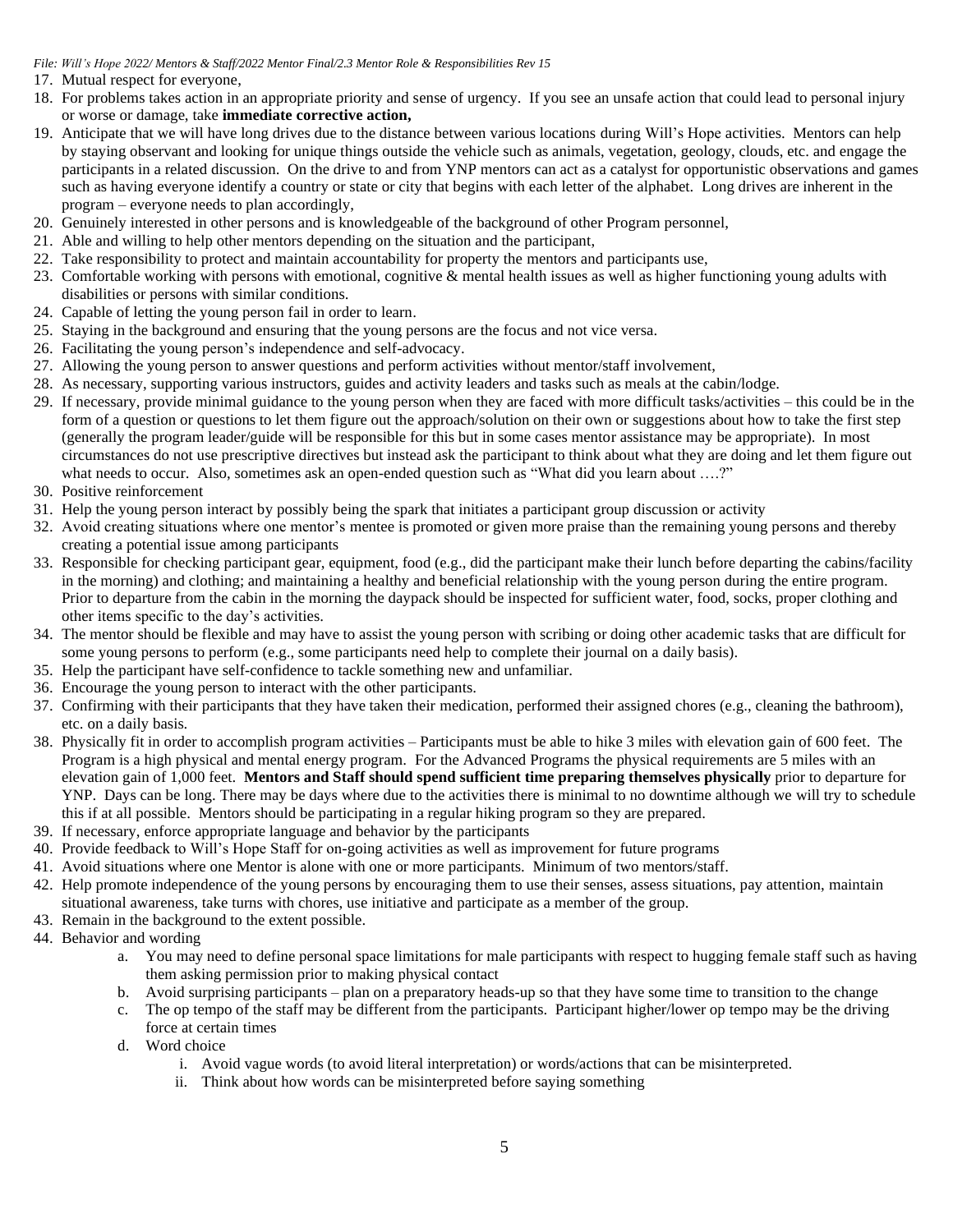- 45. The Program environment places the older adults and the participants in close proximity of one another and it is possible that friction can develop. This needs to be addressed immediately and not sidelined. It should be resolved in a way that does not disrupt the program – as an example if the issue is between two staff/mentors they should resolve it and not bring the entire staff into the issue.
	- a. If you do something that hurts another person, be quick to apologize and be sincere
	- b. If you receive an apology, be quick to accept the apology, be sincere and ensure the issue is resolved quickly
	- c. Must be willing to admit mistakes if they are made
- 46. Be proactive and look for small tasks that need to be done regardless of responsibility. Mentors are counted on to help with meals, check that daily chores by participants are completed and assisting their assigned participants as well as helping with other tasks necessary for a successful program. Schedules are developed to ensure an even distribution of housekeeping and other routine tasks. Because we are working with a diverse group of participants' skill levels you may be surprised. Be a positive influence when we encounter something unexpected.
- 47. If confronted with a situation where the mentor has limited experience and they feel inadequate or they are not comfortable with providing help they must be willing (and should feel free) to surface this voluntarily and in a timely manner to Mark or Sarah.
- 48. Must be willing to let the participant find their way on their own
- 49. Assess environmental conditions e.g., if cold the young person may not be paying attention e.g., have them put on a coat
- 50. Weather can change in an instant in Yellowstone. It is critical when we are outdoors that the participants and mentors have the appropriate clothing (e.g., right shoes, spare socks), water, rain gear and other gear. Mentors should check the water status of each participant (and clothing, equipment, lunch/food, etc.) prior to departure from the cabin/lodge and throughout the day to ensure water is refilled during the day and clothing and other equipment is on hand and serviceable.
- 51. Must be able to be comfortable and work in an environment that varies from structured to unstructured.
- 52. Must be flexible and able to transition from one activity to another without hesitation and adapt to changes in the way a class is being presented (e.g., unexpected storm, we encounter a topic where some of the participants have skill deficiencies, etc.)

## **53. No Alcohol or smoking**

- 54. During the fishing activity the fish caught will be eaten in the evening. If there is a concern about the fish dying, please discuss this with the Program Leaders prior to departing for YNP. Another way to look at this is – which is more important - helping a young adult find themselves and possibly save their life or a fish dying? In our view the helping the young adult is infinitely more important.
- 55. Mentors should ensure that each young person is doing their fair share of chores (e.g., cleaning the bathroom) and helping with meals and clean-up. Schedules and duties are posted to provide a fair distribution of housekeeping tasks for participants.

#### 56. Typical Mentor daily schedule

- a. Wake-up \*
- b. Breakfast set up and putting out dishes, food, silverware, drinks, etc. Male staff
- c. Lunch put out lunch items on a separate table for each individual to make their own lunch Male staff
- d. Breakfast & Lunch Clean-Up designated participants and available mentors
- 
- e. Ensure each young person understands what the day's activities entail and is prepared f. Check that mentee's lunch is prepared, & check water, socks, clothing, etc. first thing f. Check that mentee's lunch is prepared, & check water, socks, clothing, etc. first thing in the morning and during the day
- g. Morning standup  $-1$ : Confirmatory checks that participants are ready; 2: What participants liked most about the previous day; 3: At least one positive thing about another participant
- h. Mentors stay in tune with the Participant throughout the day and encourage them to participate and learn
- i. Gear checks throughout the day to ensure accountability of equipment  $\&$  items loaned to participants and mentors/staff
- j. Hydration periodic group announcements for everyone to drink water
- k. Inspect chore completions as well as sleeping rooms for tidiness
- l. Return to cabins based on time available there will be periodic Mentor/Staff daily After-Action discussion.
- m. Assist in all activities as needed (during the day, upon return to the cabins and activities later in the day/evening)
- n. Dinner mentors/staff rotate with helping to prepare meals\*\*

\* Mentors are responsible to get themselves up in the morning. Generally speaking, they should be ready for breakfast and making lunch in sufficient time to get their breakfast and lunch before things are put away or no later than 30 to 45 minutes before Standup. They should also be in the breakfast/lunch area to check on their mentee. Participant wake-up time, breakfast and Standup are typically listed on the training schedule and are confirmed daily.

\*\*Participants will be on a duty roster for helping with preparing and clean-up of dinner meals. They may need assistance.